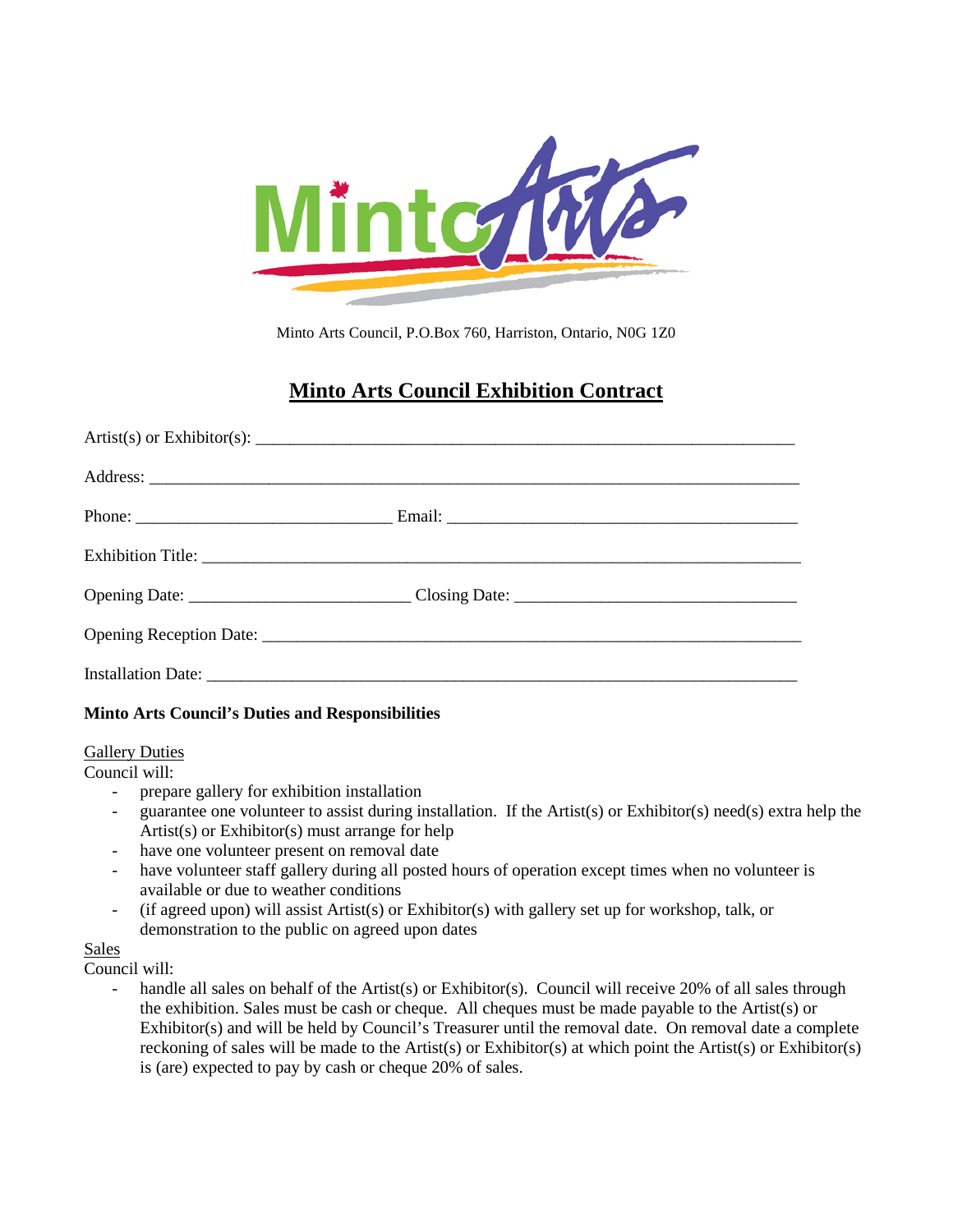# Opening Reception

Council will:

- have two volunteers to assist at opening reception
- assist with and provide basic refreshments at opening. (Please note that alcohol is not permitted in the gallery.)

#### Promotion

Council will:

- create main poster and promotional poster (if images provided) for exhibition
- create signage outside gallery building
- email exhibition notice to council email list
- compose and send press release to the media (print media, radio or television)
- submit a review of exhibition to print media, but cannot guarantee that it will go to print

# Insurance

Council will:

- provide basic Liability Insurance. Council does not provide insurance for works of art or other property belonging to the Artist(s) or Exhibitor(s). If the Artist(s) or Exhibitor(s) require insurance, they must contact their own insurer and arrange an appropriate rider to their own Insurance Policy

# **The Artist(s)' or Exhibitor(s)' Duties and Responsibilities**

The Artist(s) or Exhibitor(s) will:

- supply a biography, a statement and digital images in JPEG format of three pieces of their work for use in promotional material six (6) weeks prior to exhibition open date.
- supply complete list of titles, mediums and prices for each work in exhibition at least seven (7) days before exhibition open date
- ensure that the exhibition content reflects the works and descriptions provided in the Exhibition Application and in the Artist(s)' or Exhibitor(s)' statement

\*Please note that the Minto Arts Council retains the right to accept or exclude any works of art or other items in an exhibition at the gallery at any time.

#### Gallery Duties

The Artist(s) or Exhibitor(s) will:

- transport their work to the gallery on installation date
- be prepared to install exhibit with appropriate assistance
- supply a label for each item in the exhibition as needed. Labels for wall application must be mounted on card stock or foam core. All labels must be provided on installation date.
- Be prepared to remove exhibit on removal date with appropriate assistance
- (if agreed upon) prepare and present workshop, talk or demonstration for the public on agreed upon dates Sales

The Artist(s) or Exhibitor(s) will:

Pay by cash or cheque to the gallery 20% of sales on removal date

# Opening Reception

The Artist(s) or Exhibitor(s) will:

- be present at opening reception
- provide refreshments beyond the basic refreshments provided by the Minto Arts Council if desired